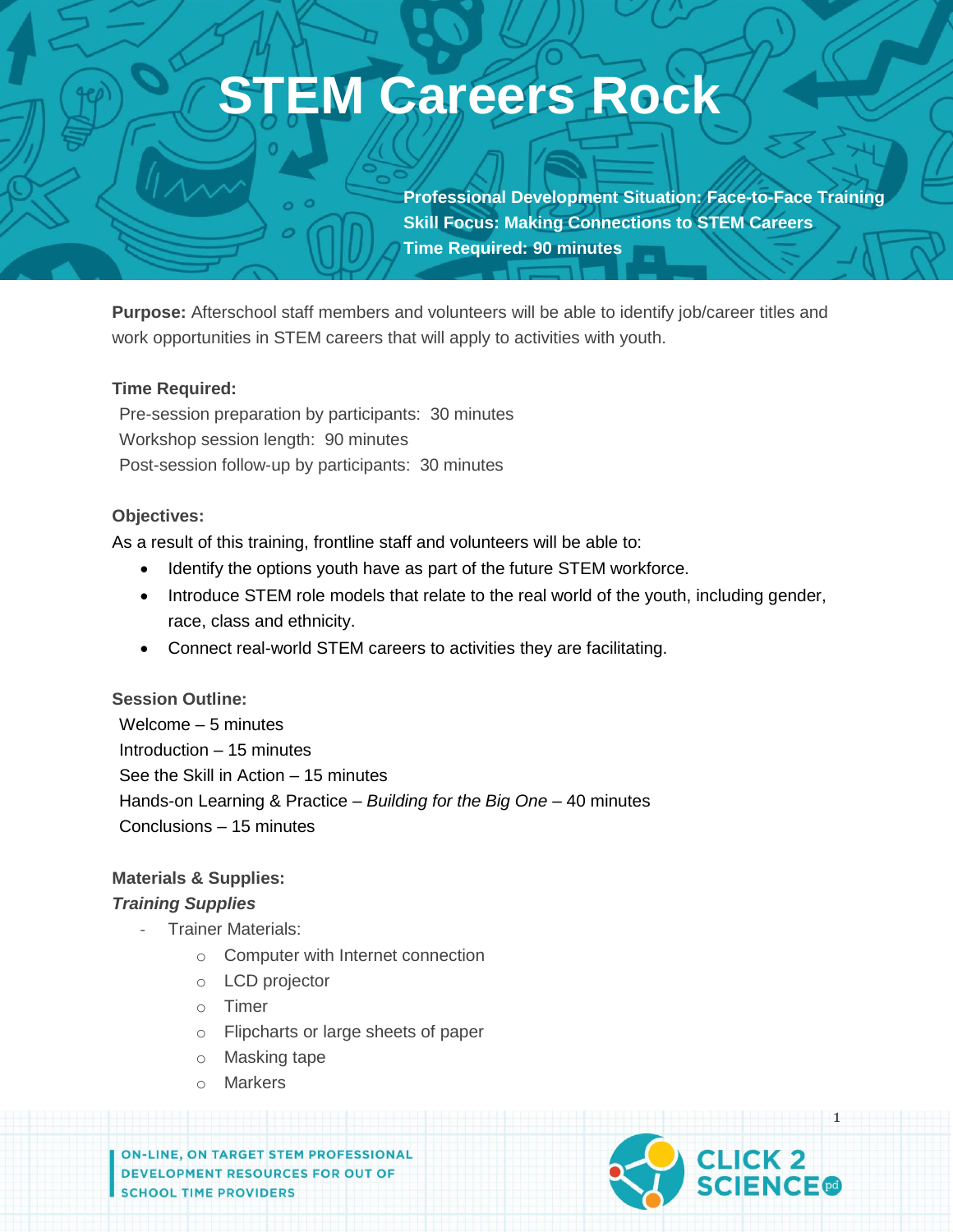- o Name tags Color-coded to break the participants into groups of 3 4.
- o 3X5 cards
- o Postcards
- $\circ$  Rocks (2-3 inches in diameter) on which you have written or painted the word "Careers"; they will be handed out as a reminder to talk about careers and practice making connections.
- **Trainer Resources** 
	- **Training Resource A. Sample pre-workshop email to participants**
	- Training Resource B. *Making Connections to STEM Careers* Chart
	- Training Resource C. *Making Connections to STEM Careers* Conversation Guide
	- **Training Resource D. Reflection Questions**
	- Training Resource E. Sample post-workshop email to participants
	- **Training Resource F. Background for the Trainer**
- Participant Materials (1 per attendee, unless noted):
	- o Handout A. *Building for the Big One* Activity Guide
	- o Handout B. *Building for the Big One* Notes

*Activity Supplies* for *Building for the Big One Activity* (enough for participants to work in groups of 3 - 4)

- 20 Popsicle© sticks per group
- Hot glue guns (low temperature)
- 2 sticks of hot glue per group
- **1** golf ball per group
- **1** aluminum 8-in circular baking pan per group
- Play-Doh© (2 containers per "bedrock group")
- Grape-Nuts© (1 box)
- Oobleck (1  $\frac{1}{2}$  cup of cornstarch + 1 cup of water per "land group")
- **Graph paper**
- Rulers
- Pens
- **Career labels**
- **Soil cards**
- Shake table (or foil baking pan filled with golf balls or ping pong balls)
- Stop watch
- Velcro© with adhesive backing

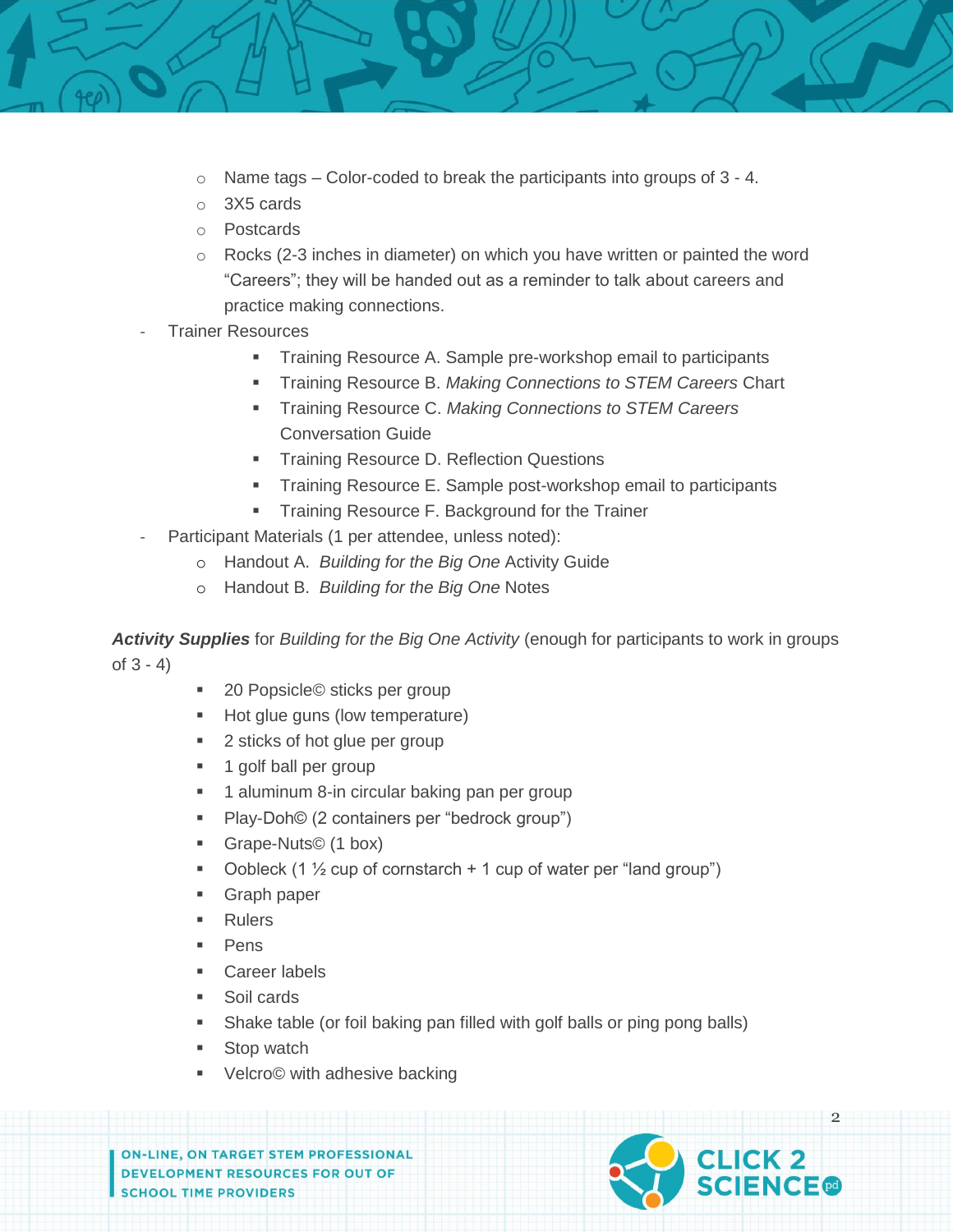# Before the Session:

- **Step One:** Read through this training guide to familiarize yourself with the content and allow time to personalize the activities to best suit your teaching style. Preview the videos and read Training Resource F for more background information.
- **Step Two:** It is useful to assess the career connections already being made by frontline staff and volunteers who will be participating in the workshop session. To do this, send the sample email message in Training Resource A and ask participants to complete the Making Connections to STEM Careers Chart (Training Resource B).
- **Step Three:** Gather all materials and supplies (listed earlier in this document) so you and the participants will have what you need to successfully complete the session. Prepare a poster (using the flipchart paper) with the list of supplies available to each team in the *Building for the Big One* Activity*.*

# Training Outline

#### **Welcome - 5 minutes**

| What I Say                                                                                                                                                                                                                                                                                            | What I Do                                                                                                                                                                                                                                                                                                                        |
|-------------------------------------------------------------------------------------------------------------------------------------------------------------------------------------------------------------------------------------------------------------------------------------------------------|----------------------------------------------------------------------------------------------------------------------------------------------------------------------------------------------------------------------------------------------------------------------------------------------------------------------------------|
| Welcome. I appreciate that you all chose to be<br>here today. We are going to focus on ways to<br>help youth learn about careers and work<br>possibilities that use STEM skills. How do we<br>get youth to see the need to learn and develop<br>STEM skills and connect them to their daily<br>lives? | Greet participants. Make sure each feels welcome<br>to be a part of the workshop. Also ensure the<br>participants are aware of the location of restroom<br>facilities, refreshments, etc. Provide each<br>participant (including yourself) a color-coded<br>name tag. Ask them to sit in groups with like-<br>colored name tags. |
|                                                                                                                                                                                                                                                                                                       |                                                                                                                                                                                                                                                                                                                                  |

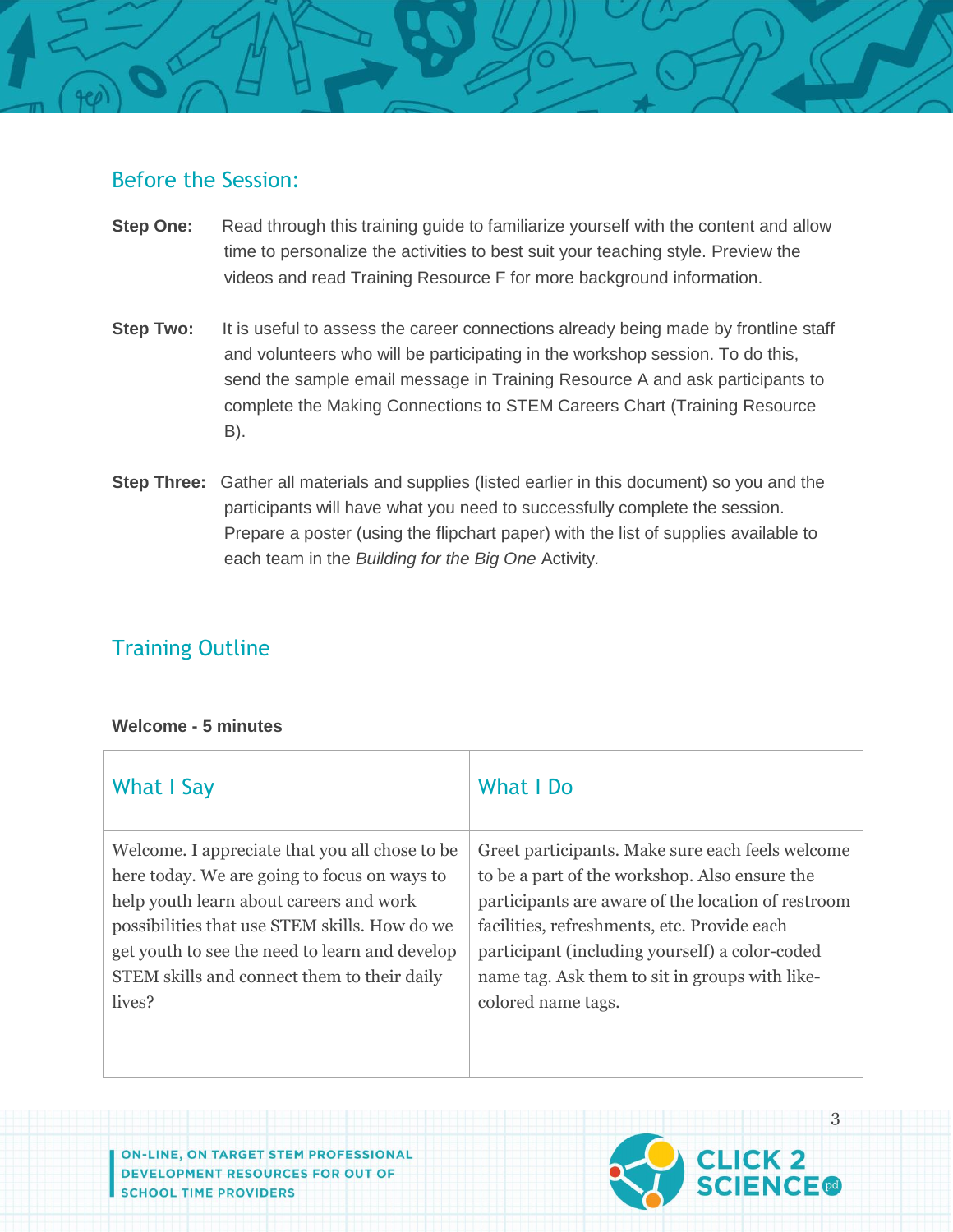| As people arrive, confirm that they completed the<br>Making Connections to STEM Careers Chart |
|-----------------------------------------------------------------------------------------------|
| (Training Resource B). If not, distribute blank                                               |
| copies for them to complete.                                                                  |
|                                                                                               |

#### **Introduction Activity - 20 minutes**

| <b>What I Say</b>                                                                                                                                                                                                                                                                                                              | <b>What I Do</b>                                                                                                                                                                                                                                                                                                                                                                                                                                                                                                                                                                                                                                                                                                                                                           |
|--------------------------------------------------------------------------------------------------------------------------------------------------------------------------------------------------------------------------------------------------------------------------------------------------------------------------------|----------------------------------------------------------------------------------------------------------------------------------------------------------------------------------------------------------------------------------------------------------------------------------------------------------------------------------------------------------------------------------------------------------------------------------------------------------------------------------------------------------------------------------------------------------------------------------------------------------------------------------------------------------------------------------------------------------------------------------------------------------------------------|
| Before you came today, I asked you to<br>complete the Making Connections to STEM<br>Careers Chart. Please locate it now.                                                                                                                                                                                                       | Distribute Making Connections to Careers<br>Conversation Guides (Training Resource C) and<br>flip chart paper and markers to each group.                                                                                                                                                                                                                                                                                                                                                                                                                                                                                                                                                                                                                                   |
| Thank you for taking the time to do this.<br>Hopefully, it helped you start thinking about<br>today's topic.<br>In your group, use the conversation guide to<br>think about your Making Connections to<br>Careers Checklists. As you are talking, list<br>career areas you have highlighted on a piece<br>of flip chart paper. | <b>Conversation Guide Questions:</b><br>How many of the activities on your<br>1.<br>checklist included a STEM career<br>connection?<br>Think about one of the STEM careers you<br>2.<br>introduced to youth. How did you decide<br>to share this career with youth? How did<br>this career area compliment the other<br>activities you were leading with youth at<br>the time?<br>3. Now think about one of the activities that<br>did not include a career connection. As a<br>group, brainstorm some career<br>connections that could be a part of this<br>activity the next time.<br>4. It is not only important for youth to see<br>possible careers out there, it is important<br>for them to identify a person who has a<br>similar career. It is also important for |

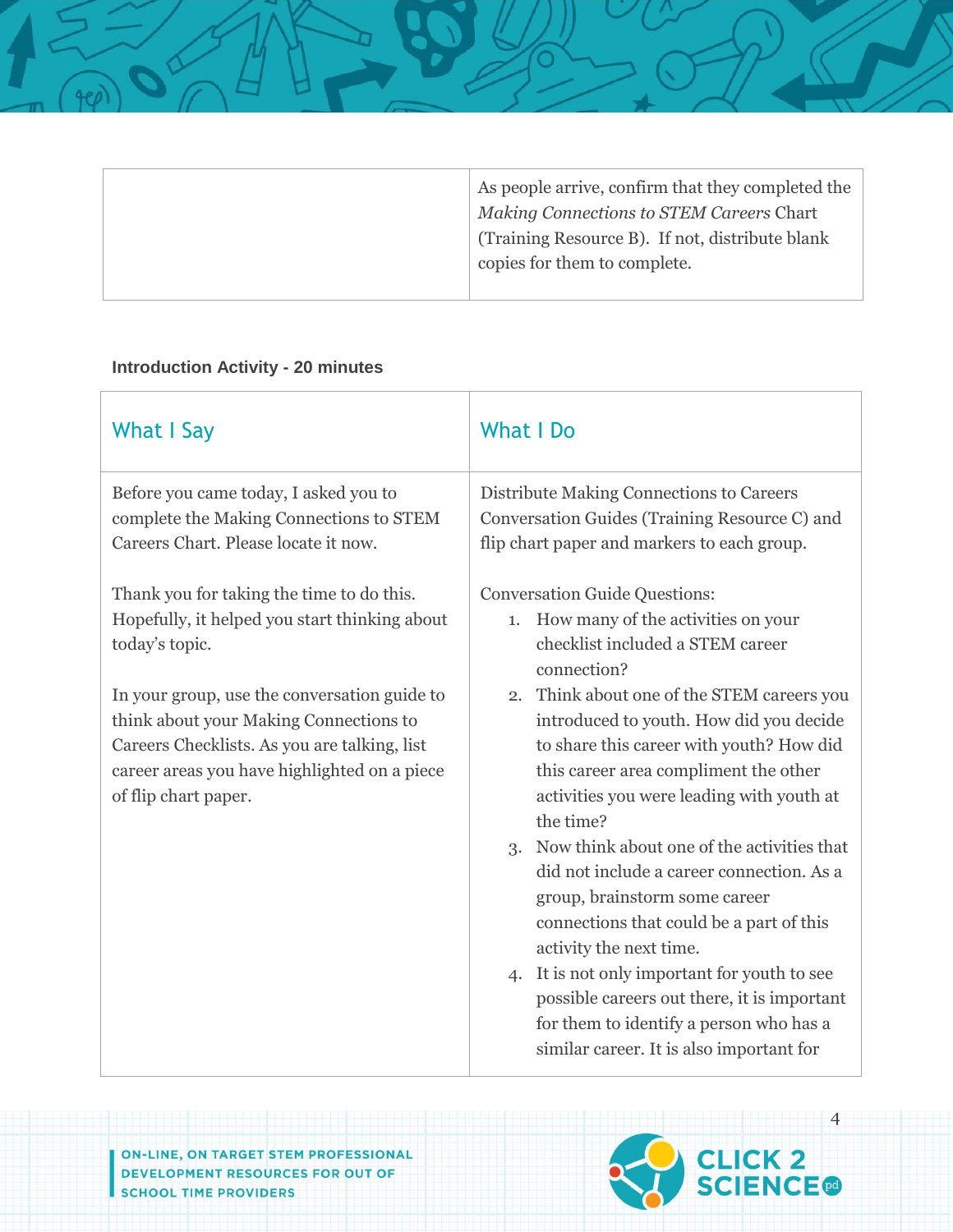|                                                                                                                                                                                                                                                                                                          | youth to see people like them in STEM<br>careers. How do you introduce STEM<br>role models to youth in your program?<br>Did any of the activities on your checklist<br>include a STEM role model? How did<br>you identify that person?<br>As the groups discuss, float from group to group,<br>answering questions and encouraging<br>conversation.<br>Allow the conversation to continue for ten<br>minutes or until groups no longer seem on-task.                                           |
|----------------------------------------------------------------------------------------------------------------------------------------------------------------------------------------------------------------------------------------------------------------------------------------------------------|------------------------------------------------------------------------------------------------------------------------------------------------------------------------------------------------------------------------------------------------------------------------------------------------------------------------------------------------------------------------------------------------------------------------------------------------------------------------------------------------|
| With a show of hands, how many had career<br>connections in each of the activities listed on<br>their checklist? Four? Three?<br>Share your career lists by posting them on the<br>wall.<br>What observations do you make about these<br>lists?                                                          | Bring the group back together for some whole<br>group processing. With a handful of groups, it<br>might be possible for each group to share. With a<br>larger group, asking for general input might be<br>more time effective.<br>How are the careers listed similar? How are they<br>different? Do they require similar education<br>levels or training? Do the careers listed<br>represent different types of work environments?<br>How can the lists be enhanced to interest more<br>youth? |
| The youth who participate in our programs<br>are career bound. In our work, we can<br>introduce them to career possibilities and<br>help them see pathways to those careers.<br>Today we are going to focus on strategies you<br>can use to incorporate STEM careers into<br>your daily work with youth. |                                                                                                                                                                                                                                                                                                                                                                                                                                                                                                |

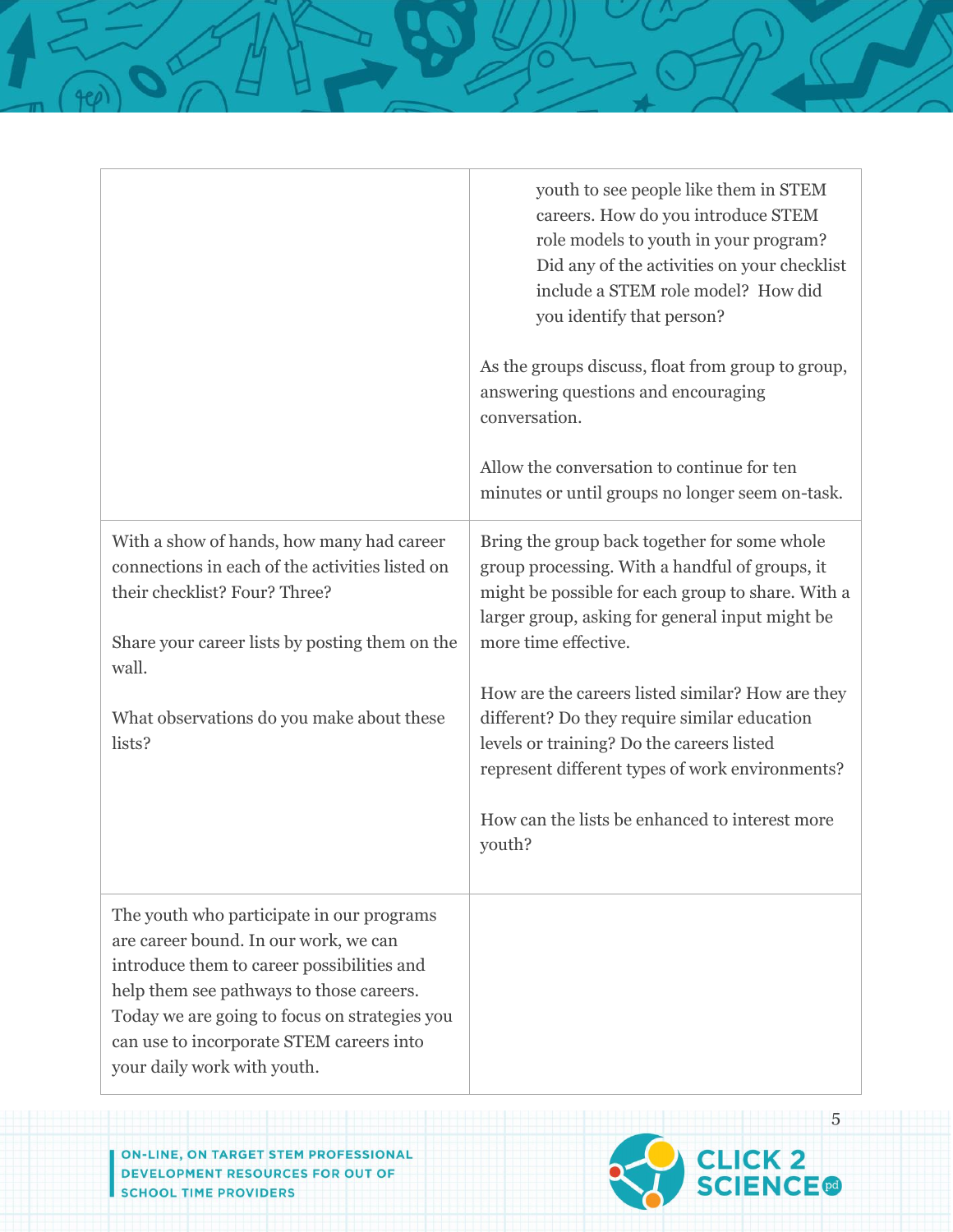In the video we will see one strategy for introducing career roles as a part of the activity structure. You will have an opportunity to explore this strategy as well as other strategies for making career connections. Strategies can be used in any activity and should be applied to all career possibilities.

| What I Say                                                                    | What I Do                                                                                                                                                                                                                                                                                          |
|-------------------------------------------------------------------------------|----------------------------------------------------------------------------------------------------------------------------------------------------------------------------------------------------------------------------------------------------------------------------------------------------|
|                                                                               | Distribute the Reflection Questions handout<br>(Training Resource D). Allow the participants a<br>moment to read the questions.                                                                                                                                                                    |
| Does anyone need to see the video again?                                      | Play the skill video under step three at<br>http://click2sciencepd.org/learning-<br>modules/trying-out-career-roles<br>Play the video again as needed. Pause for                                                                                                                                   |
| Now, take a moment to respond to the<br>reflection questions on your handout. | participants to respond; then debrief using the<br>reflection questions as a guide.                                                                                                                                                                                                                |
|                                                                               | Reflection Questions (Training Resource D):<br>How did the girls respond to their career-<br>based roles?<br>What do you think about using careers to<br>define tasks for group activities?<br>How did Katie support the youth in their<br>career roles?<br>How might you facilitate this activity |

#### **See the Skill in Action - 15 minutes**

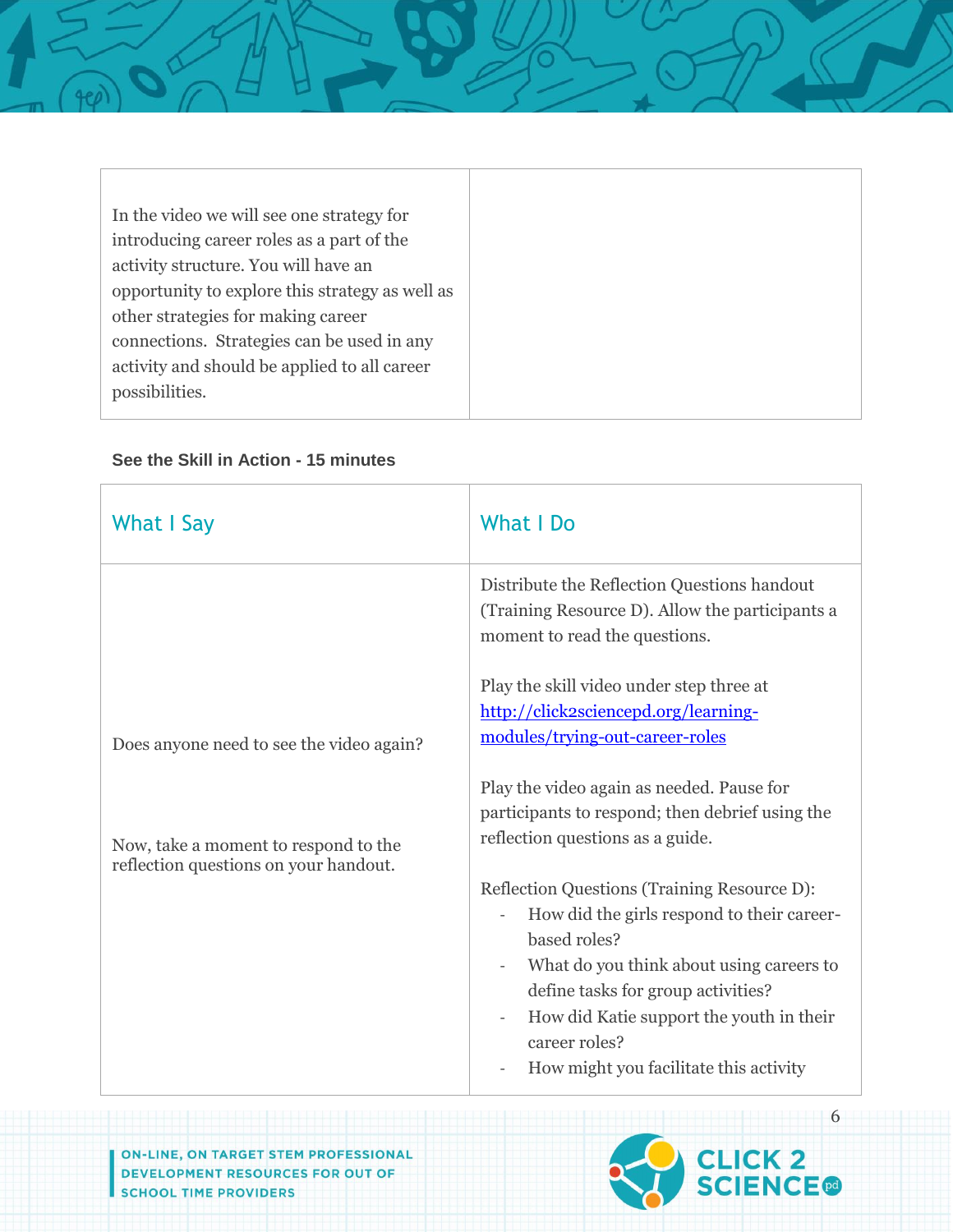| differently?<br>What is an activity you use that could be<br>$\overline{\phantom{a}}$<br>led this way? |
|--------------------------------------------------------------------------------------------------------|
| What impact did the video have on your intent<br>to include career connections in activities?          |

### **Hands-on Learning & Action (40 minutes):**

| <b>What I Say</b>                                                                                                                                                                                                                                                                                                                                | What I Do                                                                                                                                                                    |
|--------------------------------------------------------------------------------------------------------------------------------------------------------------------------------------------------------------------------------------------------------------------------------------------------------------------------------------------------|------------------------------------------------------------------------------------------------------------------------------------------------------------------------------|
| We are going to use the next block of time to<br>explore the Building for the Big One Activity<br>and focus on making connections to STEM<br>careers. For this activity, you will continue to<br>work in your small group.                                                                                                                       | Distribute the Building for the Big One Activity<br>Handouts A and B. Randomly assign each group<br>one of the following soil types:<br><b>Bedrock</b><br>Alluvium<br>Gravel |
| The Building for the Big One Activity assigns<br>youth career-based roles as an architect,<br>structural engineer or geologist. Their tasks<br>in designing and building a structure to<br>withstand an earthquake are defined by their<br>career assignment. The supplies listed in the<br>activity guide are available for us to use<br>today. | Landfill                                                                                                                                                                     |
| Use Building for the Big One Notes as you<br>work through the activity to help formulate<br>ways to help youth think about careers.                                                                                                                                                                                                              | Handout B should be used to help develop ideas<br>that can be used in future activities.                                                                                     |
| We will be taking some breaks as you are<br>working on the activity for you to focus on<br>making connections to STEM careers. Begin<br>by taking five minutes to read the activity                                                                                                                                                              | Set a timer for five minutes.                                                                                                                                                |

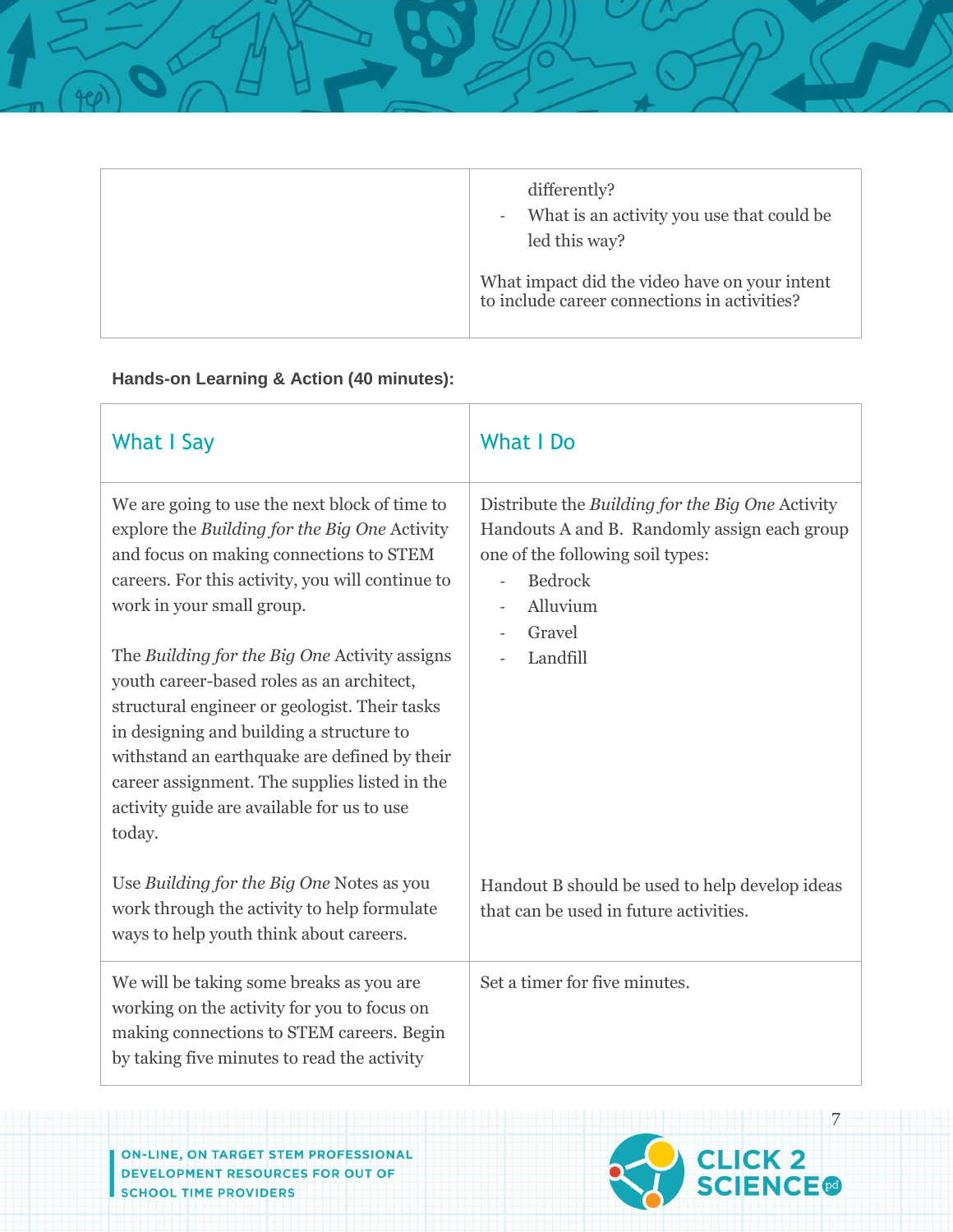| guide. I will be using a timer to keep us on<br>schedule.                                                                                                                                                                                                                                                                     |                                                                                                                                                                                                                     |
|-------------------------------------------------------------------------------------------------------------------------------------------------------------------------------------------------------------------------------------------------------------------------------------------------------------------------------|---------------------------------------------------------------------------------------------------------------------------------------------------------------------------------------------------------------------|
| In your small group, describe how you would<br>introduce these roles to the youth learners.<br>We will take three minutes for this.                                                                                                                                                                                           | Some methods might be asking youth to<br>describe what they know about each role, oral<br>instructions, handouts, or making a poster of<br>each role.<br>Set a timer for three minutes.                             |
| Now you will have a few minutes to act out<br>your roles and begin work on Building for the<br>Big One.<br>You will have twenty minutes for this. At the<br>end of this time, we will test our structures                                                                                                                     | Set a timer for twenty minutes.<br>While the groups are working, float around the<br>room to assist.                                                                                                                |
| Now, let's test our structures. Remember that<br>your earthquake should last at least fifteen<br>seconds. Everyone will get a chance to use the<br>shake table.                                                                                                                                                               | Give each group a chance to test its structure.<br>As the groups test their structures, model how<br>someone leading the activity would follow up<br>with the different career roles as Molly does in<br>the video. |
| Now, take a few minutes to discuss ways you<br>can support youth as they are working on this<br>activity. What questions might they have?<br>How would you answer them?                                                                                                                                                       | Set a timer for five minutes.                                                                                                                                                                                       |
| I would also like you to identify one or more<br>STEM role models you could introduce to<br>youth along with this activity. They might be<br>people you know or know of, roles at<br>companies that are familiar to you or general<br>descriptions that you will use to find an<br>example online later. STEM role models can |                                                                                                                                                                                                                     |

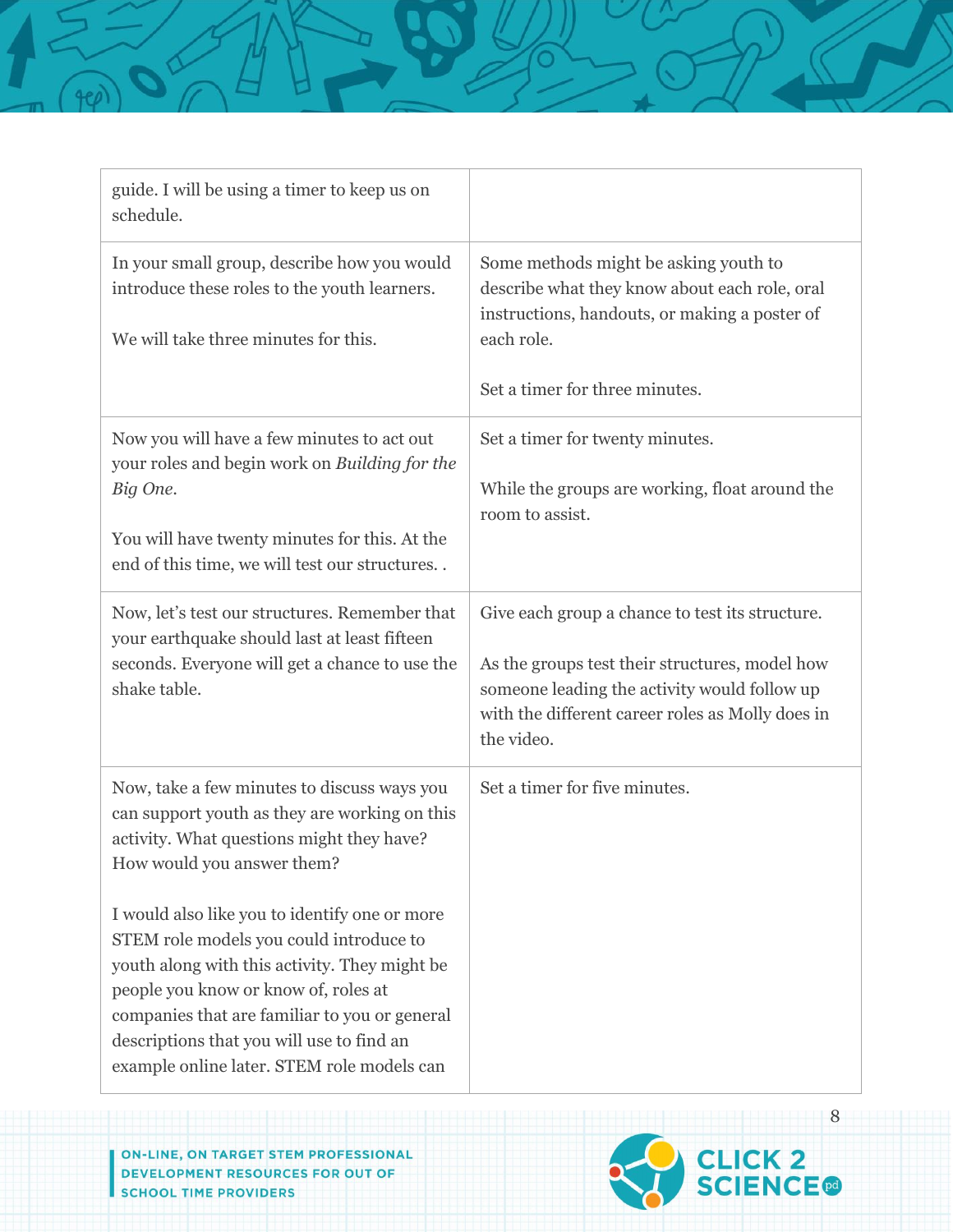| be people who are able to visit your program<br>or host your group on a field trip, people<br>willing to have a Skype or phone conversation<br>with your youth, or people whose profiles you<br>share in a handout or poster in your work<br>room. |                                                                                                                                                          |
|----------------------------------------------------------------------------------------------------------------------------------------------------------------------------------------------------------------------------------------------------|----------------------------------------------------------------------------------------------------------------------------------------------------------|
| I've posted flip chart paper on the back wall<br>for you to share your STEM role model ideas<br>related to this activity. I will distribute the<br>lists in a follow-up email to this session.                                                     |                                                                                                                                                          |
| I would like each group to share one thing<br>they learned in this process.<br>What are some ideas you identified in                                                                                                                               | Select a group and begin the sharing process.<br>De-brief questions (select two or three as time<br>allows.)                                             |
| the notes handout?                                                                                                                                                                                                                                 | What did you think about the way careers<br>were included in this activity?                                                                              |
| How can we emphasize and model<br>$\bullet$<br>making connections to careers as<br>youth participate in STEM activities?                                                                                                                           | Who is a career role model you could<br>share with youth related to this activity?<br>Are there activities you lead that could be<br>formatted this way? |
|                                                                                                                                                                                                                                                    | What are other ways you integrate careers<br>into activities and experiences you lead<br>with youth?                                                     |
|                                                                                                                                                                                                                                                    | How is integrating careers into an activity,<br>as we did today, different than a separate<br>conversation or activity dedicated to<br>careers?          |
|                                                                                                                                                                                                                                                    | How do you identify and share STEM role<br>models with youth?                                                                                            |
|                                                                                                                                                                                                                                                    | As discussion continues, you may want to revisit<br>the video again as questions arise. Continually                                                      |

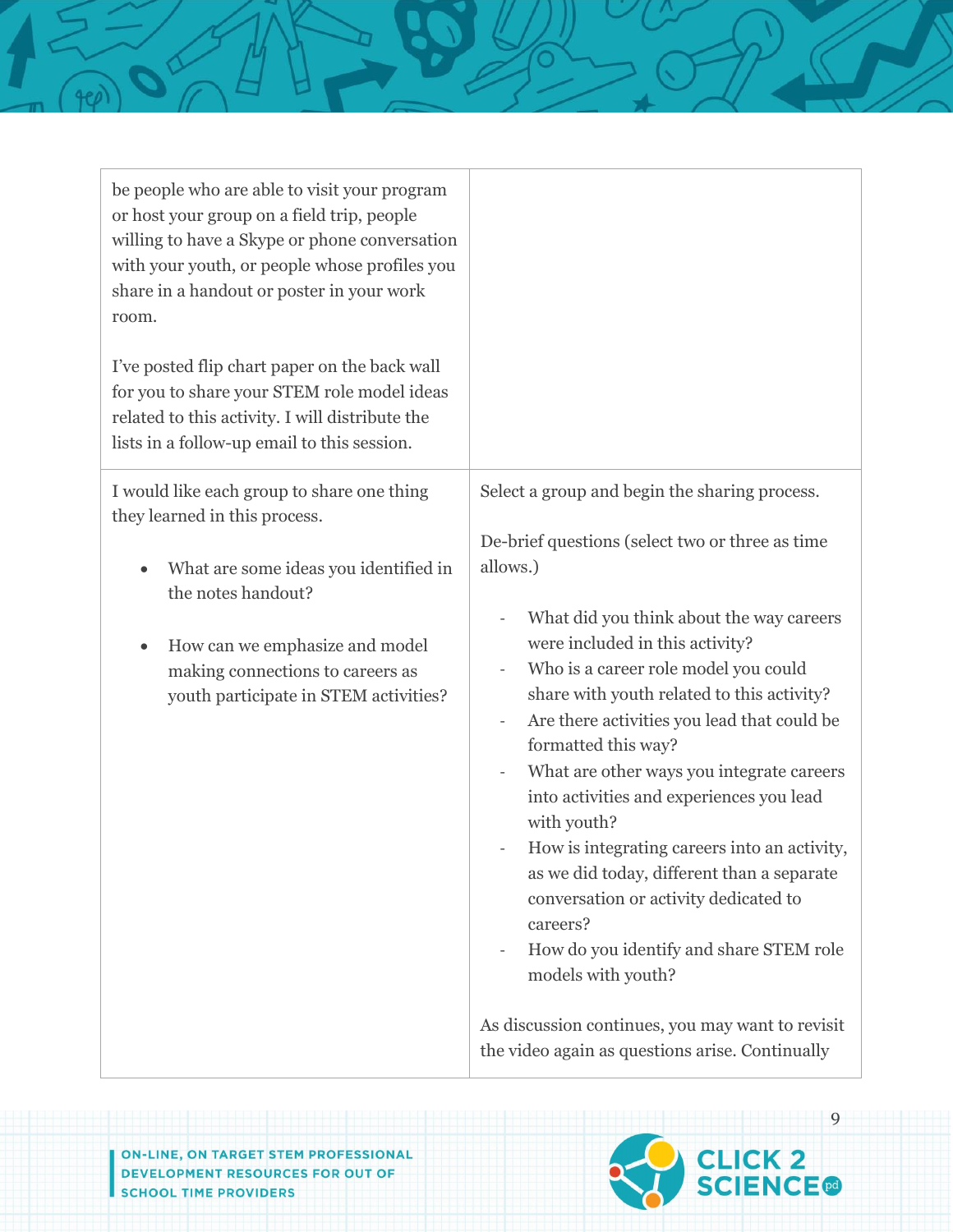|  | tie the model video to the learners' application |
|--|--------------------------------------------------|
|  | and practice.                                    |

### **Conclusions (15 minutes):**

| What I Say                                                                                                                                                                                                                                                                                                                                             | <b>What I Do</b>                                                                                                                                                                                                                 |
|--------------------------------------------------------------------------------------------------------------------------------------------------------------------------------------------------------------------------------------------------------------------------------------------------------------------------------------------------------|----------------------------------------------------------------------------------------------------------------------------------------------------------------------------------------------------------------------------------|
| Before coming today, you were asked to think<br>about how you shared STEM careers and role<br>models with your learners.                                                                                                                                                                                                                               | Hand out 3X5 cards.                                                                                                                                                                                                              |
| Are there new ways you can reinforce career<br>connections with the activities you listed on<br>your checklist? Use the 3X5 cards to jot down<br>notes that might help you lead these activities<br>the next time.                                                                                                                                     | Allow a couple of minutes for this, as time<br>permits and participants are engaged.                                                                                                                                             |
| For some of you, the vast range of STEM<br>careers available to youth may seem<br>intimidating. I want to encourage you to<br>think about one activity and career area at a<br>time.<br>Remember to include a variety of careers and<br>jobs. As the youth you work with are diverse,<br>it's likely the careers that might interest them<br>are, too. |                                                                                                                                                                                                                                  |
| Now I would like each of you to share with<br>your group one thing you learned or re-<br>learned today and one way you plan to apply<br>it in your work.                                                                                                                                                                                               | Support the learning. As participants share,<br>follow up with pointers, questions,<br>encouragement, etc. \(Be sure to take notes to<br>compile a list of ideas discussed to send out as a<br>summary of the training session.) |

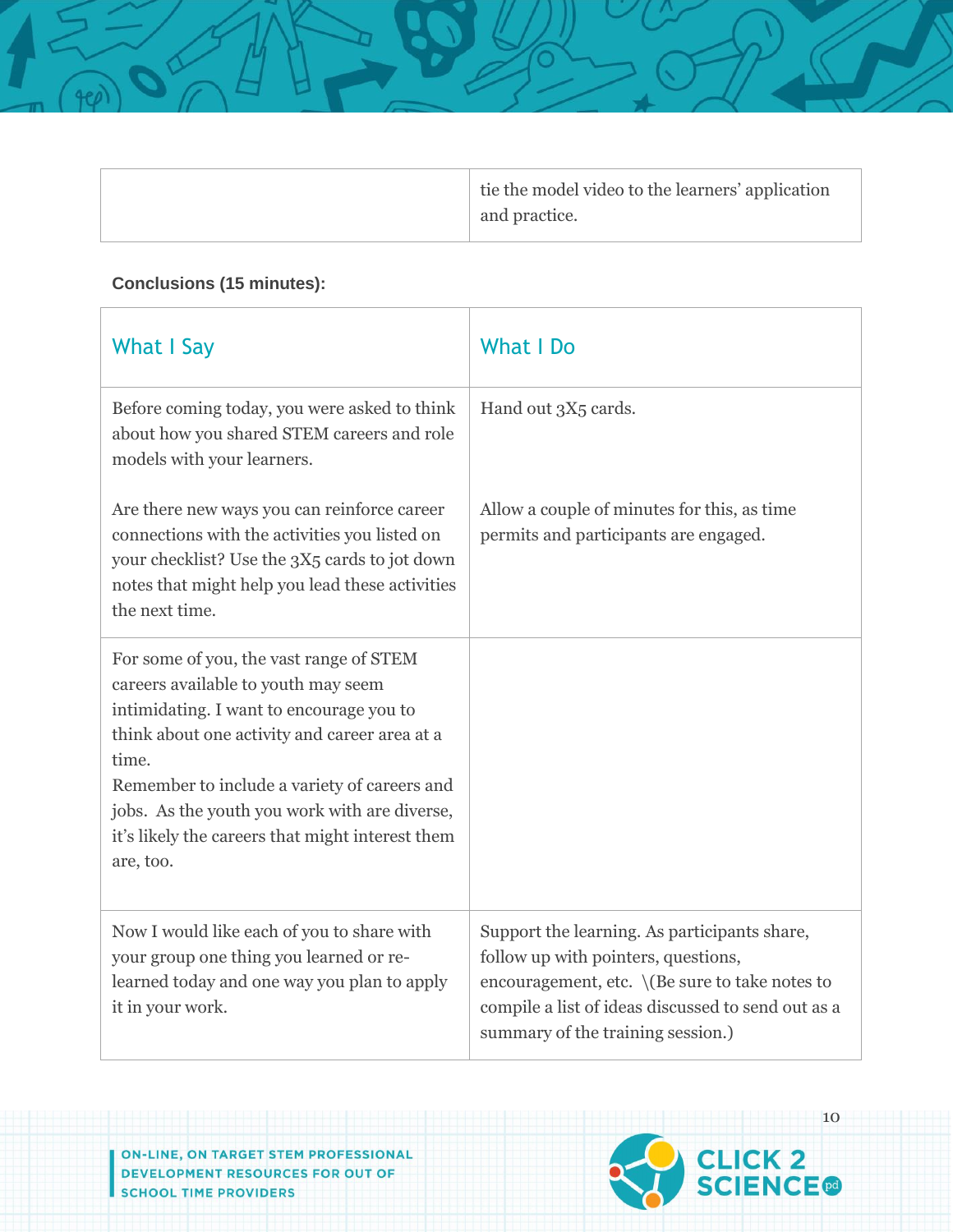| Thank you for committing to being here<br>today and working to develop skills as staff<br>members or volunteers. You know that we<br>asked you to do some work before you came<br>to the session. The purpose was to use the<br>knowledge and experience you brought with<br>you today as a foundation to build on<br>training.       |                                                                                                    |
|---------------------------------------------------------------------------------------------------------------------------------------------------------------------------------------------------------------------------------------------------------------------------------------------------------------------------------------|----------------------------------------------------------------------------------------------------|
| We'll all have more opportunities to learn<br>from each other. I will be sending you an<br>email with follow-up instructions that include<br>how to use an online discussion board<br>reflecting this session, additional resources<br>for developing your skills as a STEM<br>facilitator, and an evaluation of today's<br>workshop. |                                                                                                    |
| Takeaway: As you leave please pick up one of<br>the rocks on the table. Set it on your desk or<br>include it in a display where youth will see it<br>every day. Use it as a reminder to talk about<br>careers as you help them learn about STEM                                                                                       | Set out the rocks you have collected so<br>participants can take one as they leave the<br>meeting. |
| skills.<br>Please don't hesitate to ask if you have<br>additional questions, and I look forward to<br>seeing you at our next session.                                                                                                                                                                                                 | Include other end-of-day details as applicable to<br>your organization.                            |

# After the Session:

**Step One:** Reinforce the learning by the participants using the sample email (Training Resource E) to thank them for participating and to provide the post-workshop resources.

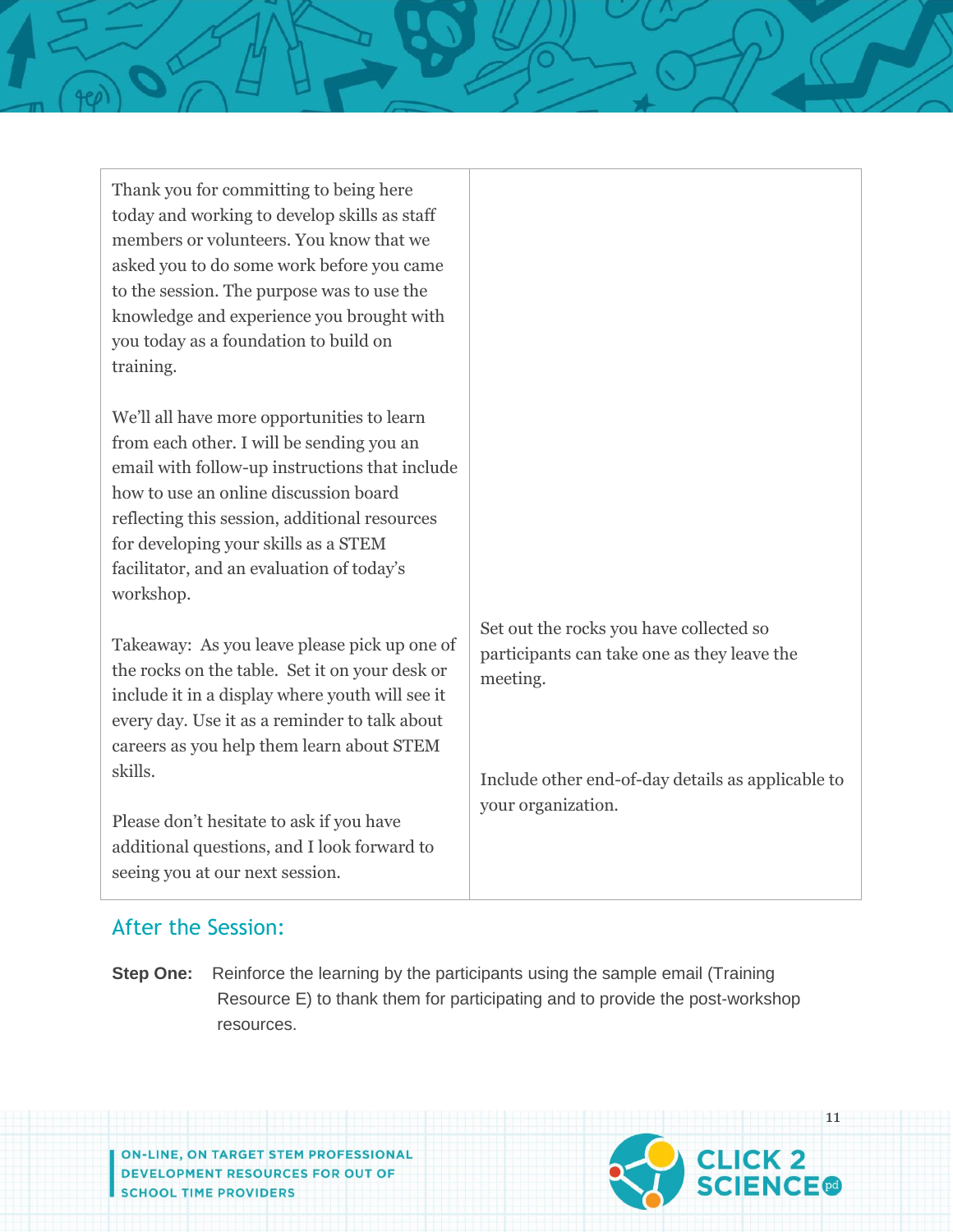

**Step Two:** Compile a list of the ways participants intended to apply the material at the conclusion of the workshop. Include that list as an attachment to the email.

# Training Resource A

#### **Sample pre-workshop email to participants**

**Email to send participants ten to fourteen days prior to the PD session:** 

The next professional development opportunity to enhance our STEM skills will be on DATE at TIME at LOCATION. Our focus for this workshop will be *Trying out Career Roles: Making Connections to STEM Careers.*

Please complete the following to prepare for the workshop:

 Download and fill out the attached Making Connections to STEM Careers Checklist. This sheet will take 5-10 minutes to complete.

I am happy to answer any questions you have, and look forward to seeing you at the workshop. I can be reached at CONTACT INFO.

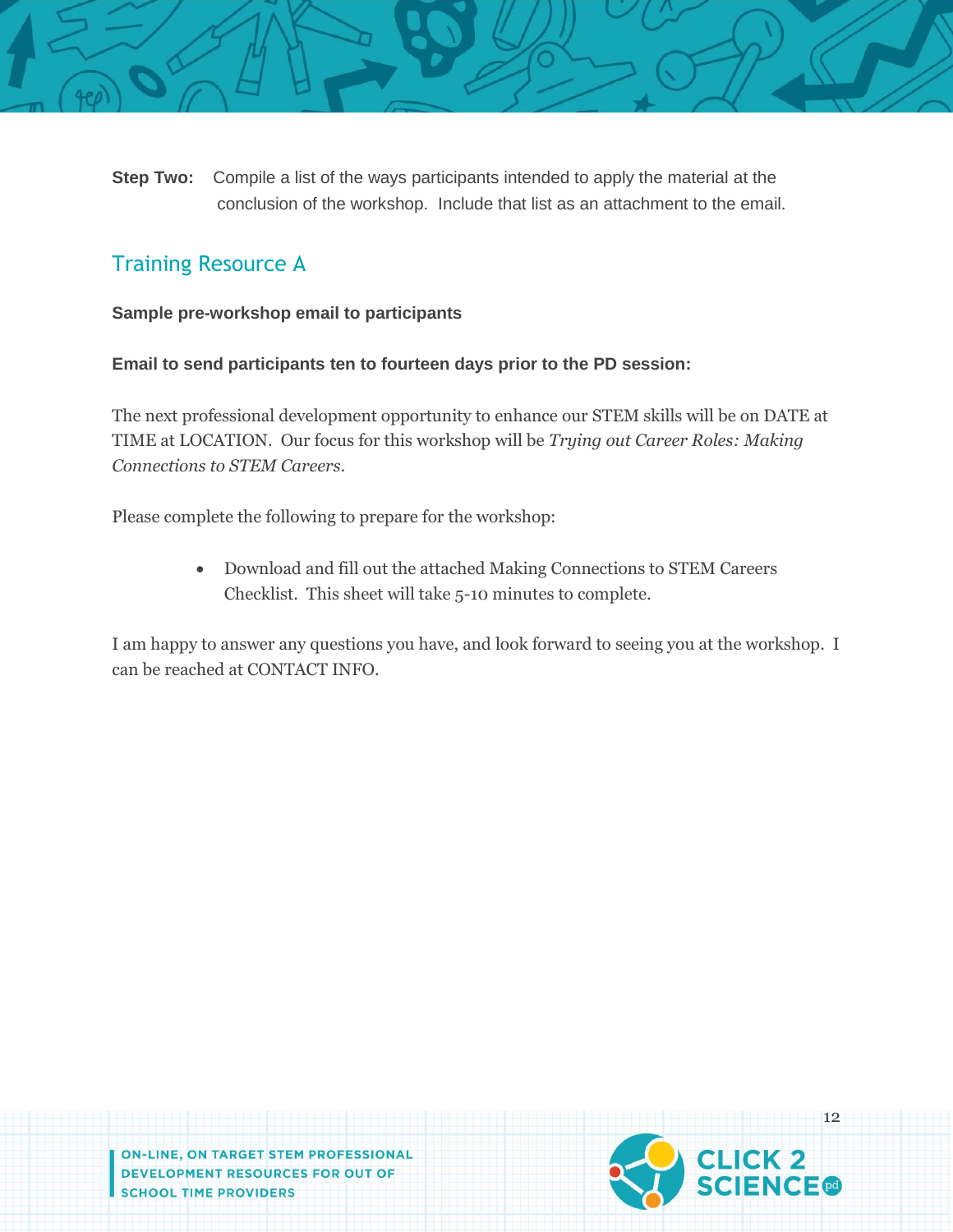# Training Resource B **Making Connections to STEM Careers Chart**

Think about recent STEM activities you have led with youth. Complete the following chart before coming to the training session.

| Activity                | Describe the activity. | What was the educational<br>goal or focus? | Were any STEM<br>careers highlighted? | <b>Could youth interact<br/>with STEM role</b><br>models? |
|-------------------------|------------------------|--------------------------------------------|---------------------------------------|-----------------------------------------------------------|
| Your last field<br>trip |                        |                                            |                                       |                                                           |
| Guest Speaker 1         |                        |                                            |                                       |                                                           |
| Guest Speaker 2         |                        |                                            |                                       |                                                           |
| Guest Speaker 3         |                        |                                            |                                       |                                                           |
| Activity 1              |                        |                                            |                                       |                                                           |
| Activity 2              |                        |                                            |                                       |                                                           |
| Activity 3              |                        |                                            |                                       |                                                           |

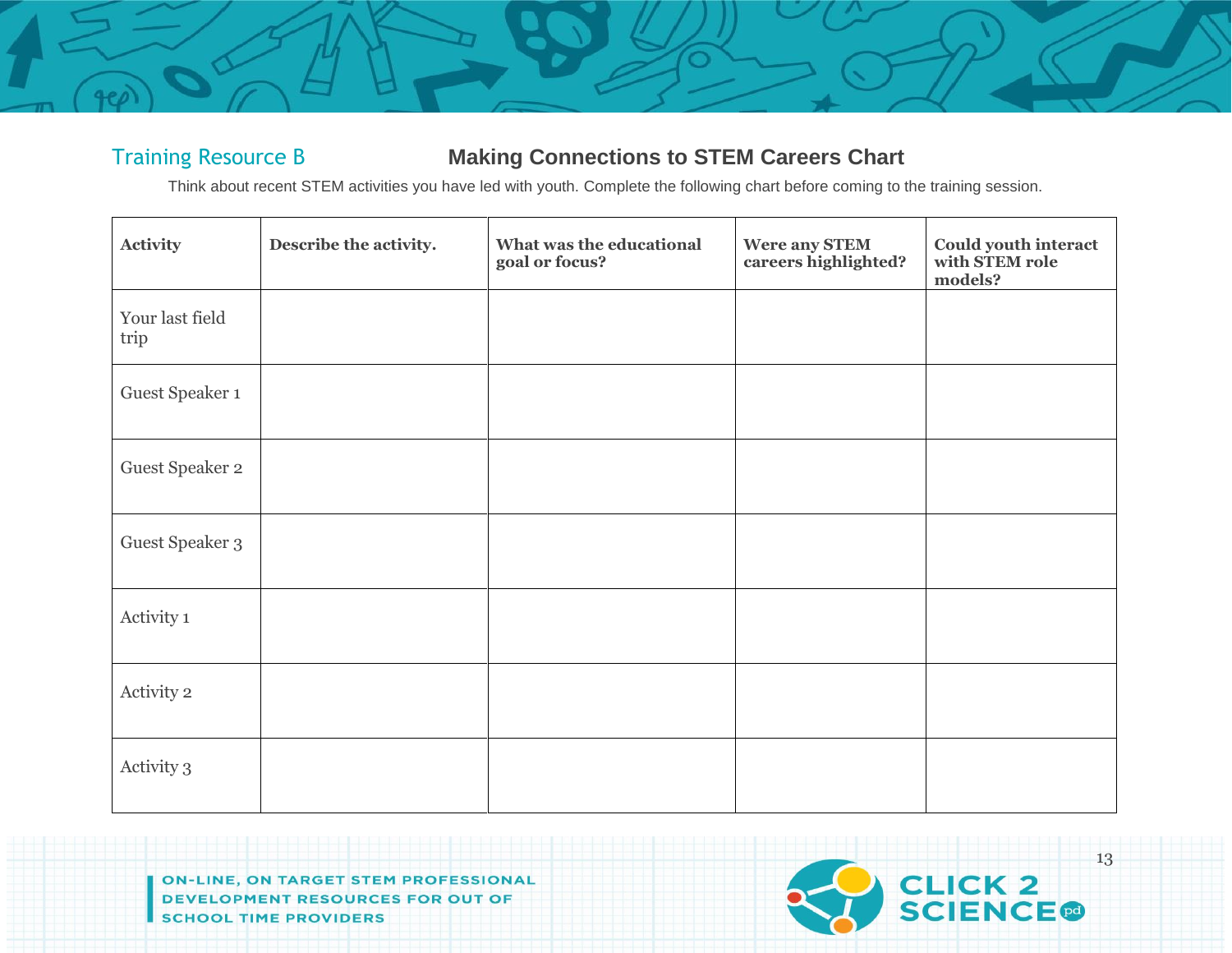# Training Resource C

#### **Making Connections to STEM Careers Conversation Guide**

Use the following questions to guide discussion about the chart completed prior to the workshop session:

- 1. How many of the activities on your chart included a STEM career connection?
- 2. Think about one of the STEM careers you introduced to youth. How did you decide to share this career with youth? How did this career area complement the other activities you were leading with youth at the time?
- 3. Now think about one of the activities that did not include a career connection. As a group, brainstorm some career connections that could be a part of this activity the next time.
- 4. It is not only important for youth to see possible careers out there, it is important for them to identify a person who has a similar career. It is also important for youth to see people like them in STEM careers. How do you introduce STEM role models to youth in your program? Did any of the activities on your checklist include a STEM role model? How did you identify that person?

ON-LINE, ON TARGET STEM PROFESSIONAL DEVELOPMENT RESOURCES FOR OUT OF **SCHOOL TIME PROVIDERS** 



14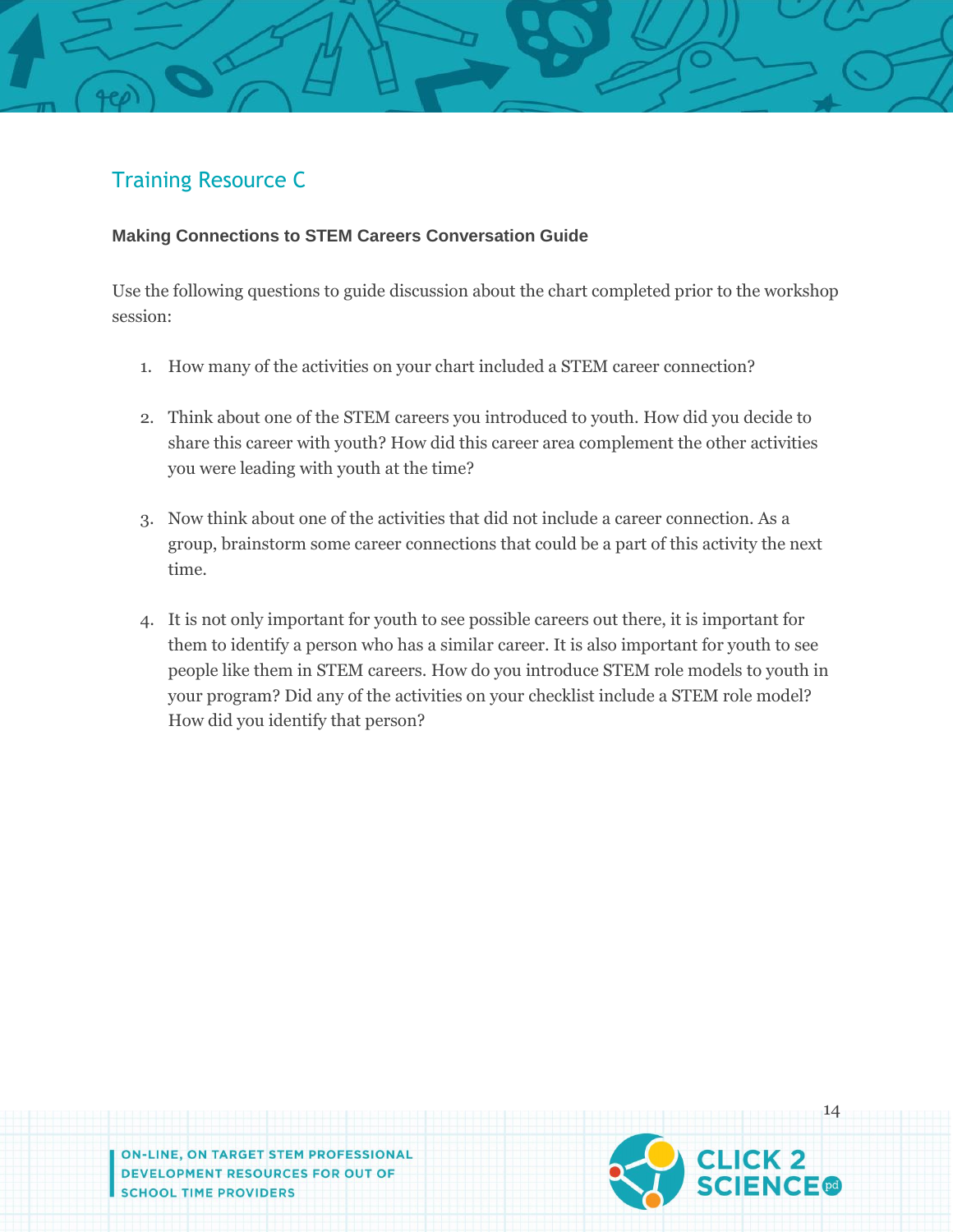# Training Resource D

#### **Reflection Questions**

- How did the girls respond to their career-based roles?
- What do you think about using careers to define tasks for group activities?
- How did Katie support the youth in their career roles?
- How might you facilitate this activity differently?
- What is an activity you use that could be led this way?
- What impact did the video have on your intent to include career connections in activities?



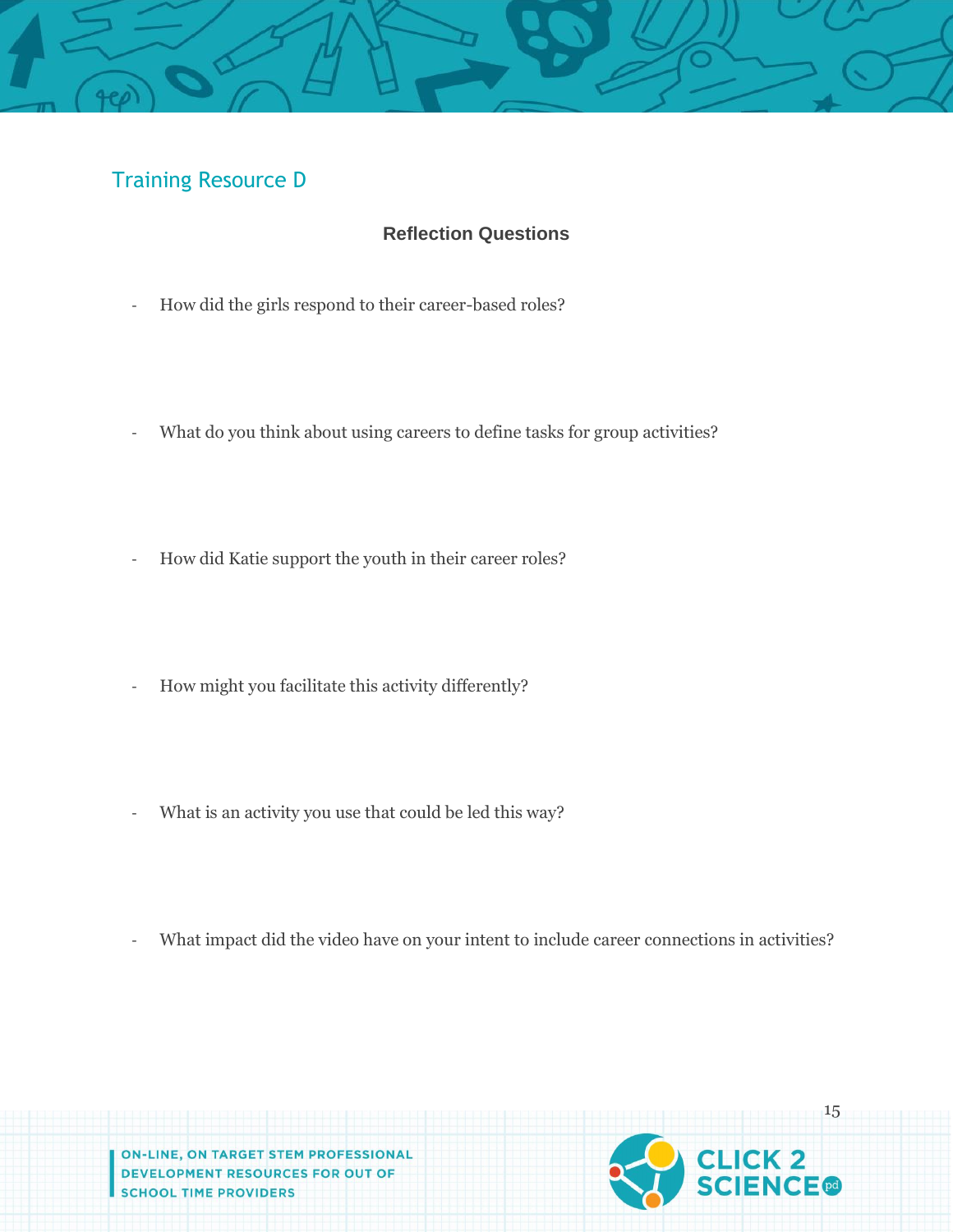#### **Training Resource E**

**Sample post-workshop email to participants**

#### **Email to send participants following the workshop session:**

Thank you for participating in our recent professional development session focused on *Trying out Career Roles: Making Connections to STEM Careers.* I valued our time together and hope you have found the experience applicable to your work with youth.

To complete the session, I ask that you do the following:

- Display your Takeaway Rock where you and the youth you work with can see it on a regular basis. Use it as a reminder to talk about different careers that are connected to the activities and STEM learning experiences.
- Explore career pathways using the Career Explorer available at <http://careerexplorer.unl.edu/career.php?l=6&c=c4&e=4&j=0&p=>

At the end of the workshop, you all identified one or more ways of Making Connections to Careers in your work. I am including a summary of the ideas you generated. You are encouraged to use these ideas when leading your own STEM activity sessions.

I look forward to continuing our learning at the next session on SKILL/FOCUS at on DATE at TIME at LOCATION. Please don't hesitate to ask if you have any questions. I can be reached at CONTACT INFO.

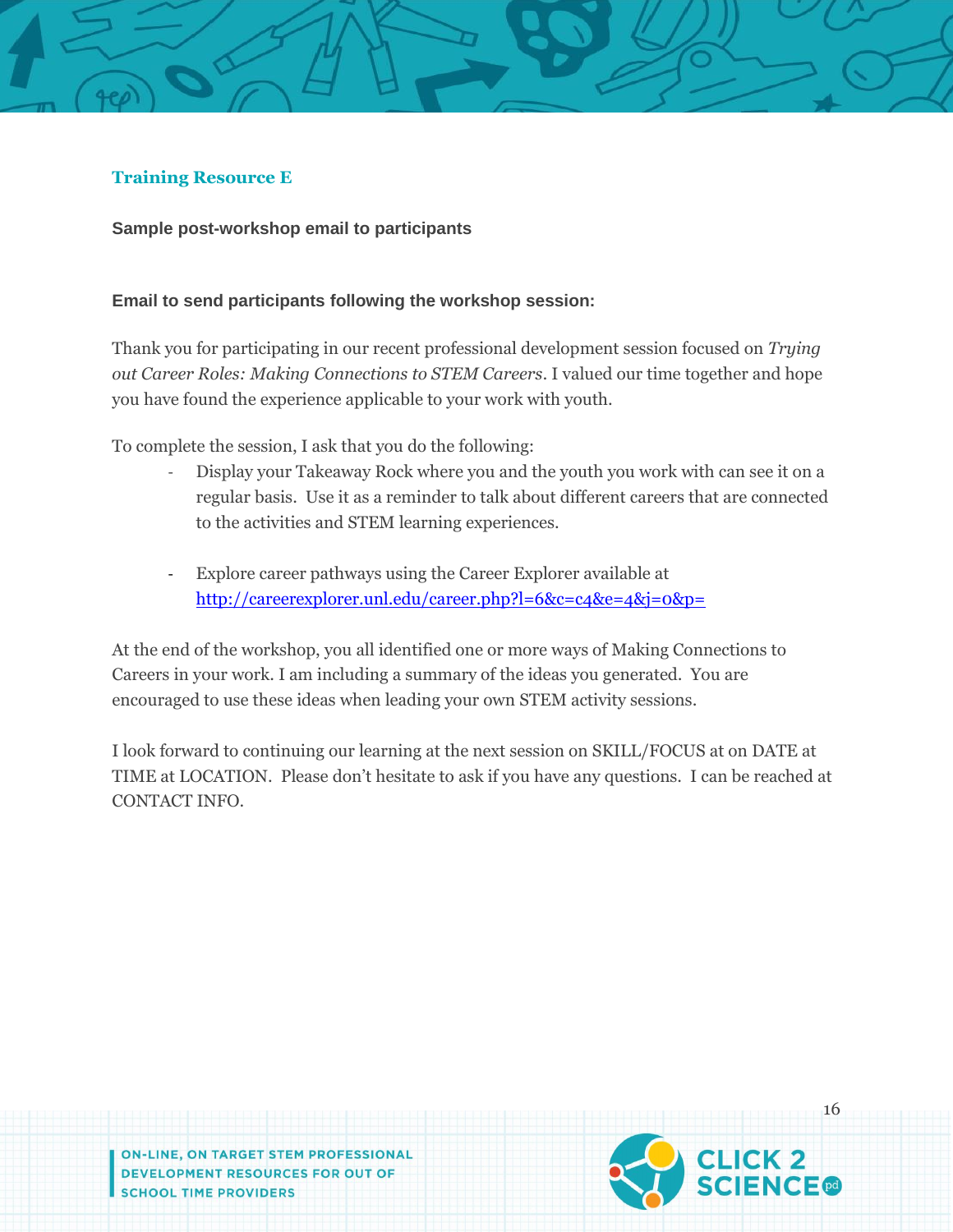# Training Resource F

#### **Background for the Trainer**

#### **Making Connections to STEM Careers**

This training focuses on developing the skills of frontline staff and volunteers in making connections to STEM careers during STEM learning experiences. The need for youth to pursue careers in STEM fields is imperative. The United States is not currently producing enough STEM professionals to meet the needs of industry, academia and government agencies. The need for qualified workers will continue to grow. To meet this need, frontline staff and volunteers in out-of-school programs need to help youth connect the activities they do on a daily basis to real-life careers.

Connecting youth to careers in STEM includes four important pieces:

- Youth need **STEM career role models**. Through posters in the learning space, video clips shared in activities, guest speakers/experts brought in from the community and hosts of field trip experiences, youth need to see diverse individuals (younger and older; highly educated and vocational school grads; men and women; diverse races and ethnicities; and people that work in offices, laboratories and out in the field). Through these characteristics, individual youth are more likely to see themselves in those STEM roles.
- **Identify STEM career opportunities** connected to activities being led with youth. As frontline staff members are preparing to lead STEM activities with youth, one preparation piece should include career-focused information related to the activity. The tasks completed and knowledge applied in hands-on learning experiences are often similar to tasks completed by STEM professionals every day. An activity in which youth design water filters relates to environmental engineers. Activities in which youth observe, classify or manipulate animal behavior relate to animal scientists, veterinarians, zoologists and others. If youth are asked to study soils or rocks, they are doing similar tasks to those required of a geologist, soil scientist or farmer. STEM professions are broad and, in some cases, somewhat obscure. Helping youth see real-world choices related to activities they enjoy doing can help them see themselves in those careers.

**ON-LINE, ON TARGET STEM PROFESSIONAL** DEVELOPMENT RESOURCES FOR OUT OF **SCHOOL TIME PROVIDERS** 



17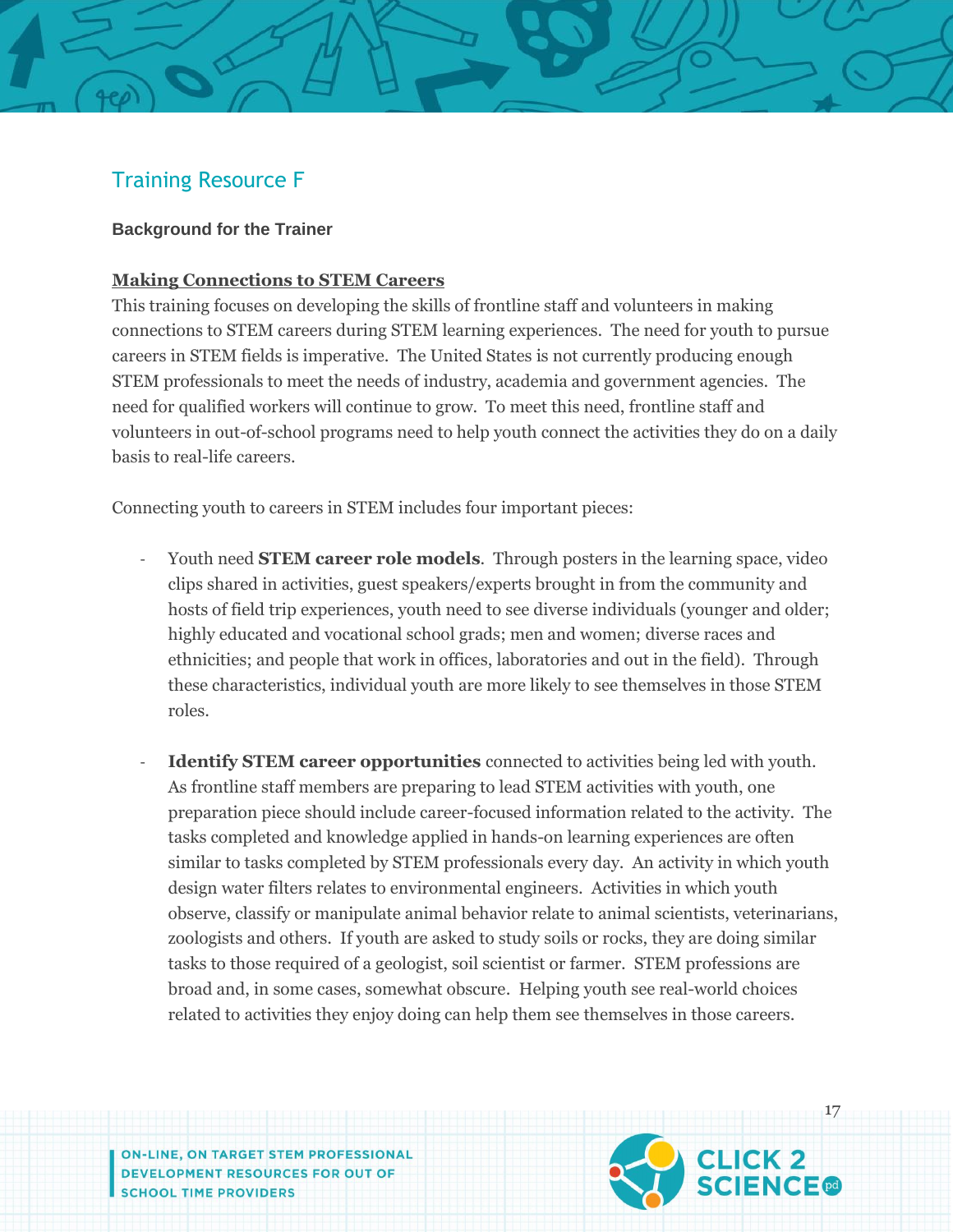- Youth need exposure to and assistance with **career pathways**. Youth may identify with a career choice but have no idea how to get from where they are to where they want to be. Choices along a career pathway include classes to take in middle and senior high school; technical school or college; specialized training; extracurricular experiences; and parttime employment, job shadow or internship opportunities. When interacting with youth, frontline staff can integrate career pathways into conversation and activities. In doing so, it is important to include careers that require differing levels of education.
- Not all STEM careers require advanced college degrees. It is important to **include examples of STEM careers on all levels of the education spectrum**. Not all youth are able to pursue a career as a veterinarian for academic, financial or other reasons; however, a youth interested in helping animals may be interested in a career as a vet tech or animal handler or feedlot worker or humane society caretaker, etc. These career choices may require only a high school diploma, a vocational or community college certificate or degree, or a bachelor's degree.
- For additional information about career pathways and an interactive experience for youth, visit [http://careerexplorer.unl.edu/career.php?l=6&c=c4&e=4&j=0&p=.](http://careerexplorer.unl.edu/career.php?l=6&c=c4&e=4&j=0&p=) Career Explorer includes an interactive experience for youth at [http://careerexplorer.unl.edu/.](http://careerexplorer.unl.edu/) Career Explorer also is available from the iTunes Store and the Google App Store for use on mobile devices.

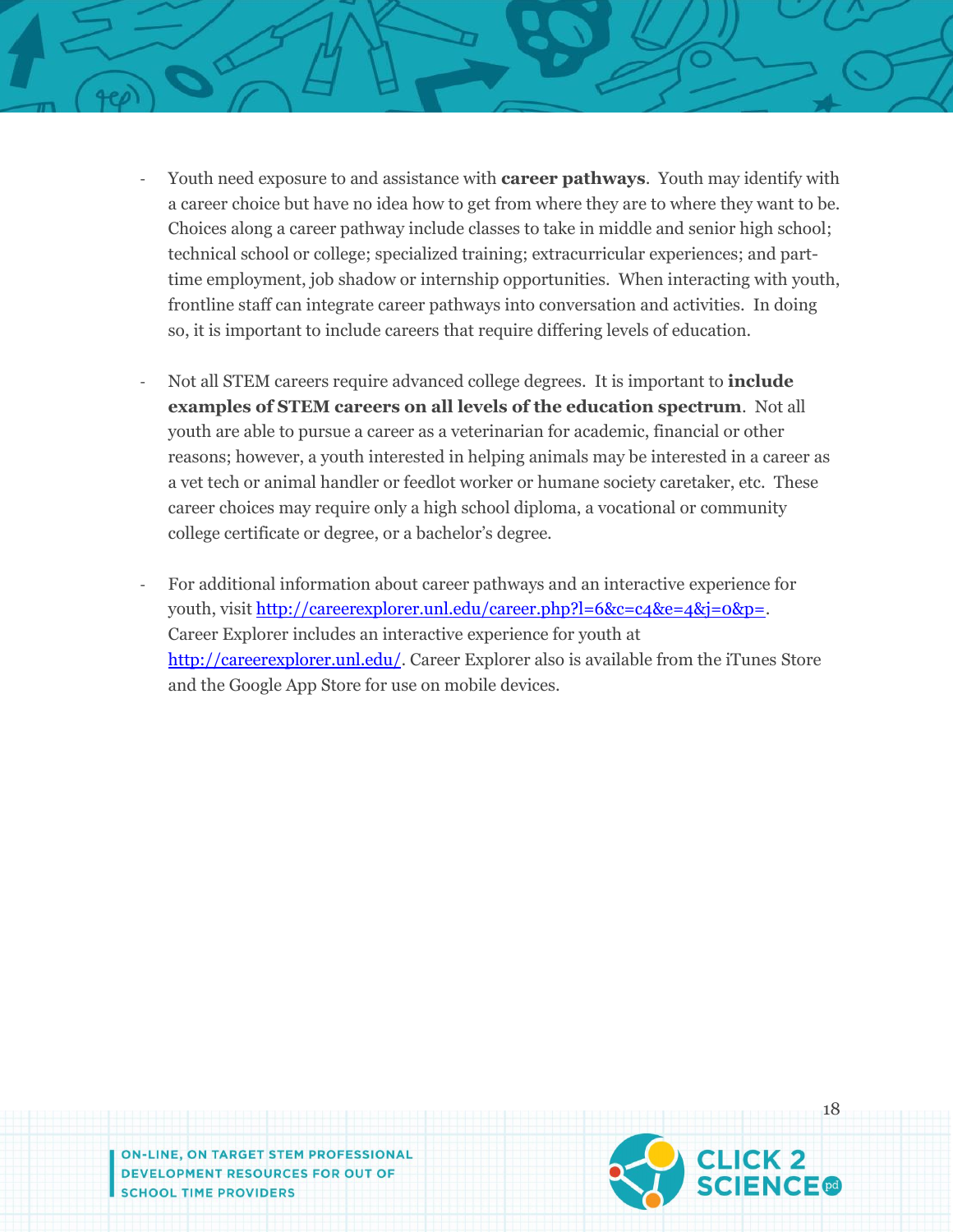# Handout A

# **Building for the Big One Activity Guide**





**Grade Level:** Grades  $5 - 12$ 

**Activity Time:** Medium (1 hour)

**Preparation Time:** 30 minutes

**Grouping:**  $3 - 4$  girls per group

**Skills:** Working as a group to solve a problem



\*Adapted from: The Tech Museum of Innovation, San Jose, CA

#### **Objective:**

- To design a structure that can withstand the shaking of an earthquake
- To understand how soil type affects a building's ability to withstand an earthquake

#### **Materials:**

- 1. 20 Popsicle© sticks per group
- 2. Hot glue guns (low temperature)
- 3. 2 sticks of hot glue per group
- 4. 1 golf ball per group
- 5. 1 aluminum 8-in circular baking pan per group
- 6. Play-Doh© (2 containers per "bedrock group")
- 7. Grape-nuts© (1 box)
- 8. Oobleck  $(1 \frac{1}{2}$  cup of cornstarch + 1 cup of water per "land group")
- 9. Graph paper
- 10. Rulers
- 11. Pens
- 12. Career labels
- 13. Soil cards
- 14. Shake table (or foil pan with golf balls or ping pong balls)
- 15. Stop watch
- 16. Velcro© with adhesive backing

#### **Directions:**

The goal of this activity is to design and build a structure that can withstand a major earthquake, using only the materials supplied (20 craft sticks, glue gun, 2 sticks of glue).

- How many of you have experienced an earthquake?
- What was it like?
- What did you have to do?
- What was important in terms of protecting yourselves?
- What are things we should think about when trying to build something that can withstand a major earthquake?

**ON-LINE, ON TARGET STEM PROFESSIONAL** DEVELOPMENT RESOURCES FOR OUT OF **SCHOOL TIME PROVIDERS** 



19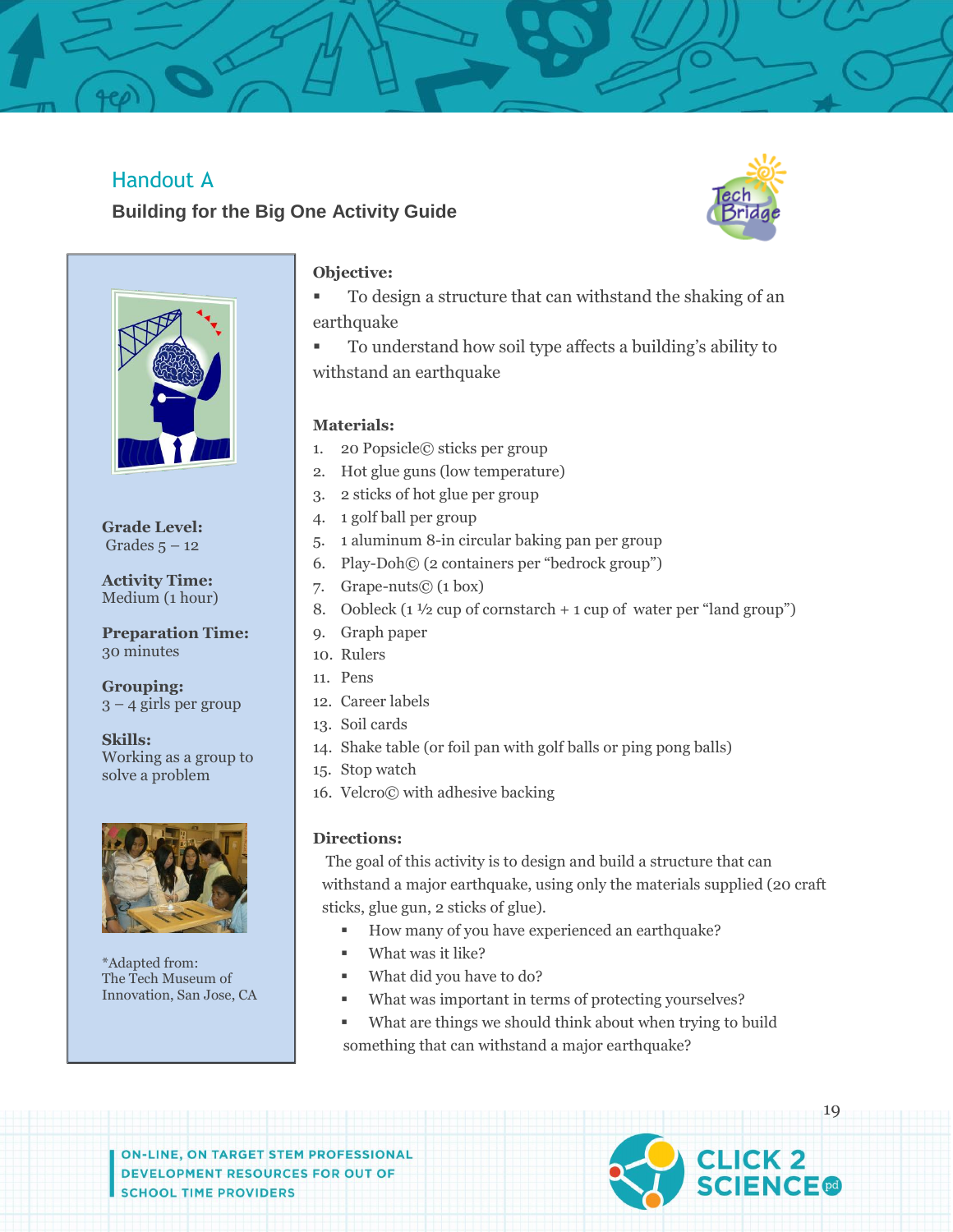- 1. After dividing the youth into groups, each youth in the group will be assigned one of three career roles: Structural Engineer (1 or 2), Geologist and Architect.
	- 2. The **Geologist** in the group will be given the group's soil type: bedrock, alluvium, gravel or landfill. Collect the following materials to develop the soil:
		- Bedrock pan is filled with Play-Doh©
		- Alluvium pan is filled with Grape-nuts $\odot$  + enough water to soak them, but not fill the pan
		- Gravel pan is filled with dry Grape-nuts©
		- **Land fill pan is filled with Oobleck**  $(1 \frac{1}{2}$  cup of cornstarch  $+ 1$  cup of water)
	- 3. The **Architect** in the group will be given graph paper and a pen and asked to design a structure that meets the following parameters:

#### **Parameters:**

- Structure must be at least 25 centimeters (10 inches) tall.
- Structure must hold a person (represented by a golf ball or film canister) without shaking them off or out of the structure.
- Structure must fit on a pan.
- Structure must be able to withstand 15 seconds of shaking without falling or collapsing (on shake table).

The **Architect** will work with the **Geologist** to determine if the Architect's design is feasible on the group's specific soil type.

4. The **Structural Engineer**(s) will build the structure based on the **Architect**'s design and the **Geologist**'s recommendations.

#### **Testing/Demonstration/Reflection:**

- 5. The entire group will participate in testing its structure.
	- What did need to know about the soil in order to make your structure?
	- How did you work with your team to create a design?
- 6. Structures should be placed into pans and shaken for at least 15 seconds.
- 7. After testing each structure, ask each group about some of their design decisions, whether certain features made their building more stable, and what they might change/add if they were to rebuild again.

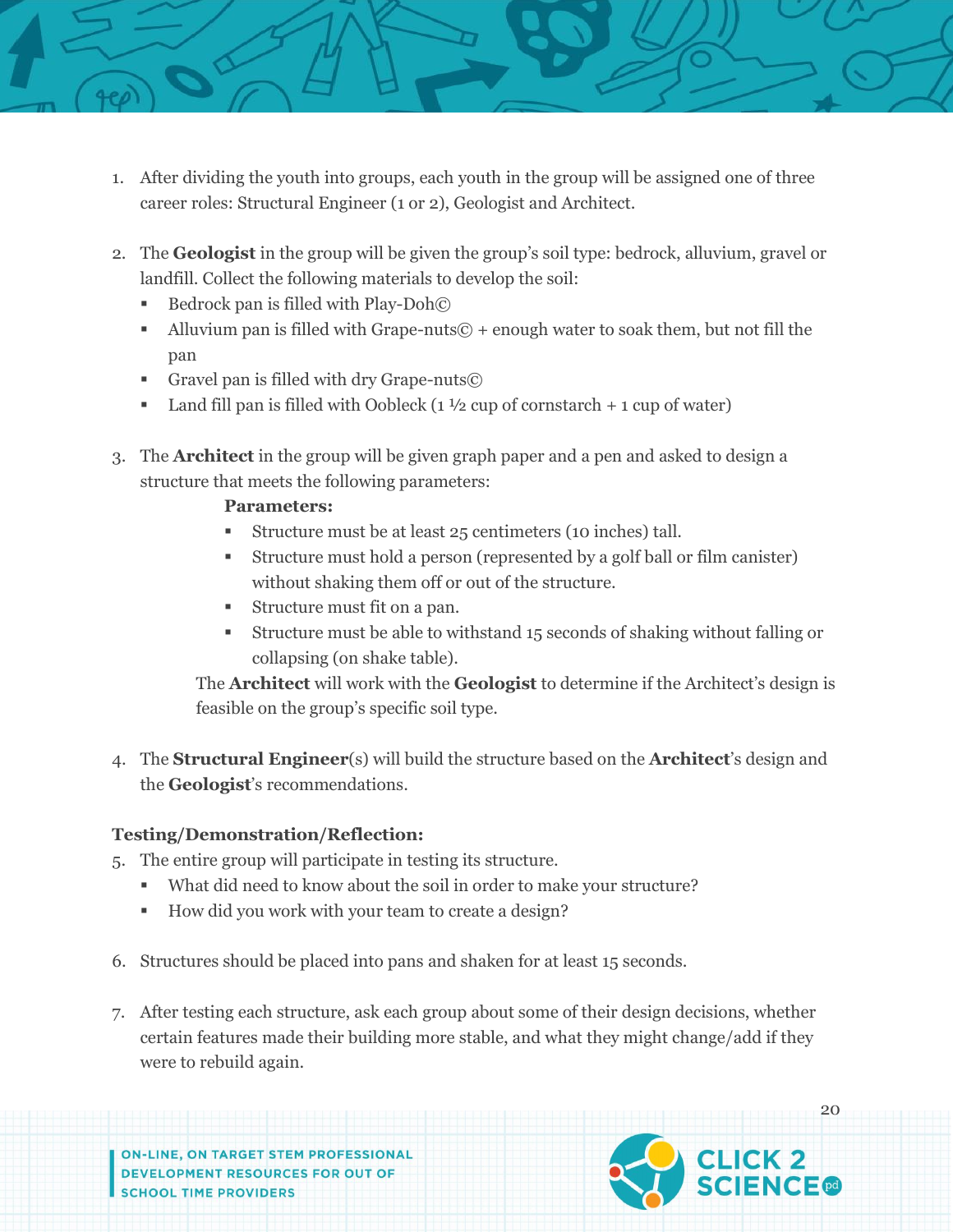

- Ask youth to think through what they have done and what they think engineers actually do to solve a problem.
- What do you notice about the soil?
- What will you have to do to make your structure stand on your soil type?
- How will it need to be different than the other structures on different soil?
- Do you think that people work alone to solve these critical problems or how do you think they might work?
- Do you think engineers get it right the first time? How many times do you think it might take?
- How many times did you have to try things? What did you learn that made you change things? What did the different roles add to the design?

#### **Teaching points for the Design Challenge:**

Ask questions to pull concepts out of youth such as:

- Which ways did you see the waves move? What did you have to consider in your building (Foundation)?
- Have you heard of the Richter scale what does that mean?
- Why is it important to measure in this way?
- What does it tell us?
	- o There are two kinds of surface waves during an earthquake: Love (up and down) and Raleigh (side to side).
	- o The energy released during an earthquake produces a force on the plates. This force has direction traveling spherically away from the point where energy is released (the focus). The force also has magnitude proportional to the amount of the energy released.

### **Look for the following features that affect building stability in various student designs:**

- **Foundation**
- Shear
- Support/Reinforcement
- **Triangles**
- Wide to narrow (wide a base, narrow at top)
- Low center of mass

#### **Questions to encourage teaching points:**

In what ways does the shake table move?

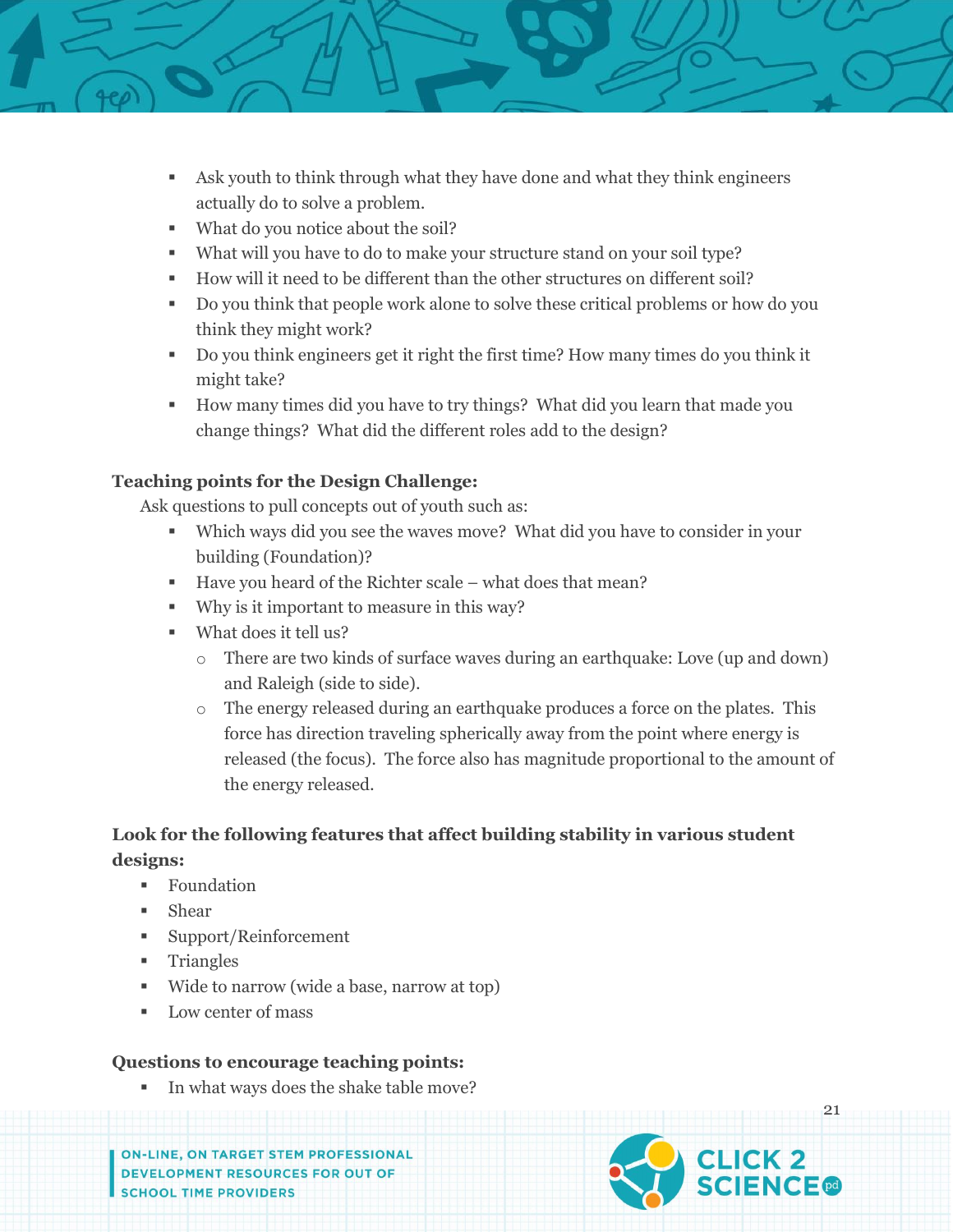- - What determines the magnitude of an earthquake? (The amount of energy released)
	- If you were to draw the force released from an earthquake, in what direction or directions do you think it travels? Starting where? (Waves travel spherically away from the focus)
	- How did your structure hold up to the various wave motions? What design changes or modifications will you consider for your next design?
	- Did you try to find a way to keep your structure anchored in the ground? How did you do that? What do we call that part of the building? (foundation)
	- What shapes used in building the structures that were able to withstand the earthquake (shake table) most effectively?